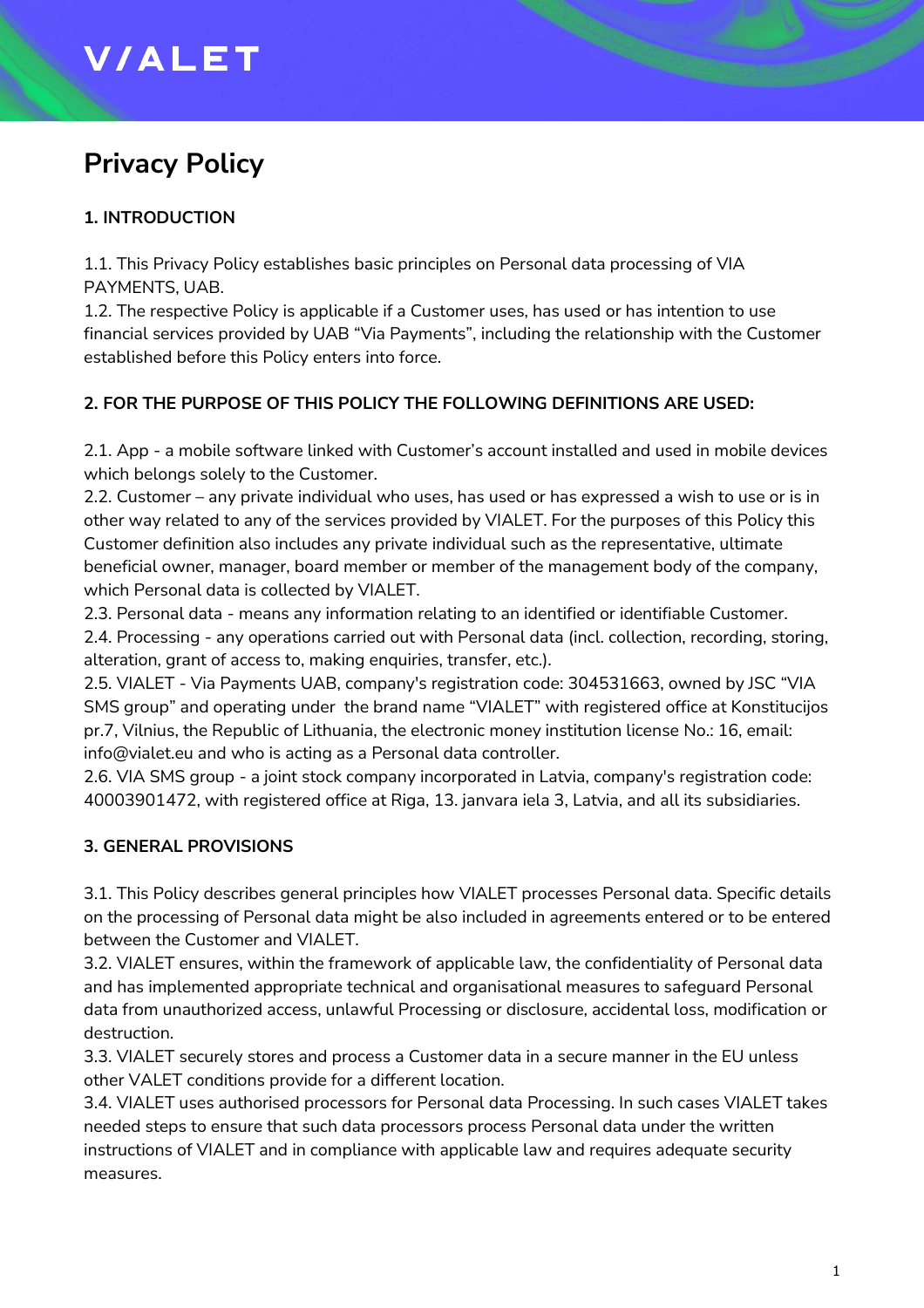3.5. If Customer fails to provide VIALET with Personal data that is necessary for the conclusion and/or performance of an agreement or provision of VIALET services whereof is required by law or under the agreement, VIALET may be unable to provide services to Customer.

3.6. VIALET may use various technologies to collect and store information when Customer visits VIALET web page, and this may include using cookies or similar technologies to identify Customer's browser or device. VIA PAYMENT's cookies policy is available on VIALET website.

# **4. CATEGORIES OF PERSONAL DATA**

4.1. Personal data categories which VIALET processes are the following:

4.1.1. Identification data such as name, surname, personal identification code, place and date of birth, citizenship, data regarding the identification document (such as copy of the passport, ID card, date and country of issue, expire date, document number, issuance authority), photo, signature. 4.1.2. Contact data such as phone number, email address, the residence address, language of communication;

4.1.3. Financial data such as account number, cash flow, i.e. incoming and outgoing payments and information included thereof, transaction history, loan obligations and other obligations, accounts held at other financial institutions;

4.1.4. Information relating to Customer tax residence such as country of residence, country of tax residence, taxpayer identification number (TIN), citizenship;

4.1.5. Family data such as information about Customer's family, heirs and another related person's; 4.1.6. Professional activity data such as Customer place of work, profession, position, occupation,

length of service and education;

4.1.7. Communication data collected when the Customer communicates with VIALET via telephone, visual and/or audio recordings, e-mail, messages and other communication channels such as social media; data related to the Customer's visit at VIALET web page or communicating through other VIALET channels (such as chat).

4.1.8. KYC data such as data about the Customer' due diligence, incl. the relationships with legal entities for the execution of transactions on behalf of the legal entity, legal representatives (acting with relevant authorisation or on any other basis), contracting parties and contract participants, funds and wealth sources, ultimate beneficial owners (UBO), general manager of a company; shareholder, amount of shares owned; member of the management board or any other management body; self-declaration of politically exposed person (PEP); information publicly available in public registers, social networks and other media, information obtained in screenings against sanction lists, PEP status; data on origin of assets and wealth such as data regarding the Customer's transaction partners and business activities;

4.1.9. Data related to the services the Customer received from VIALET such as the performance of the agreements or the failure thereof, executed transactions, usage of ATMs, concluded and expired agreements, submitted applications, requests and complaints, interests and service fees; 4.1.10. Data obtained from public registers and/or created while performing an obligation arising from law or resulting from enquiries made by investigative bodies, notaries, central tax administrator, courts and bailiffs, details of income, credit commitments, property holdings, and debt balances;

4.1.11. Location data such as Internet Protocol (IP) address, Handset ID or data processed on an electronic communications network or processed by means of electronic communications services,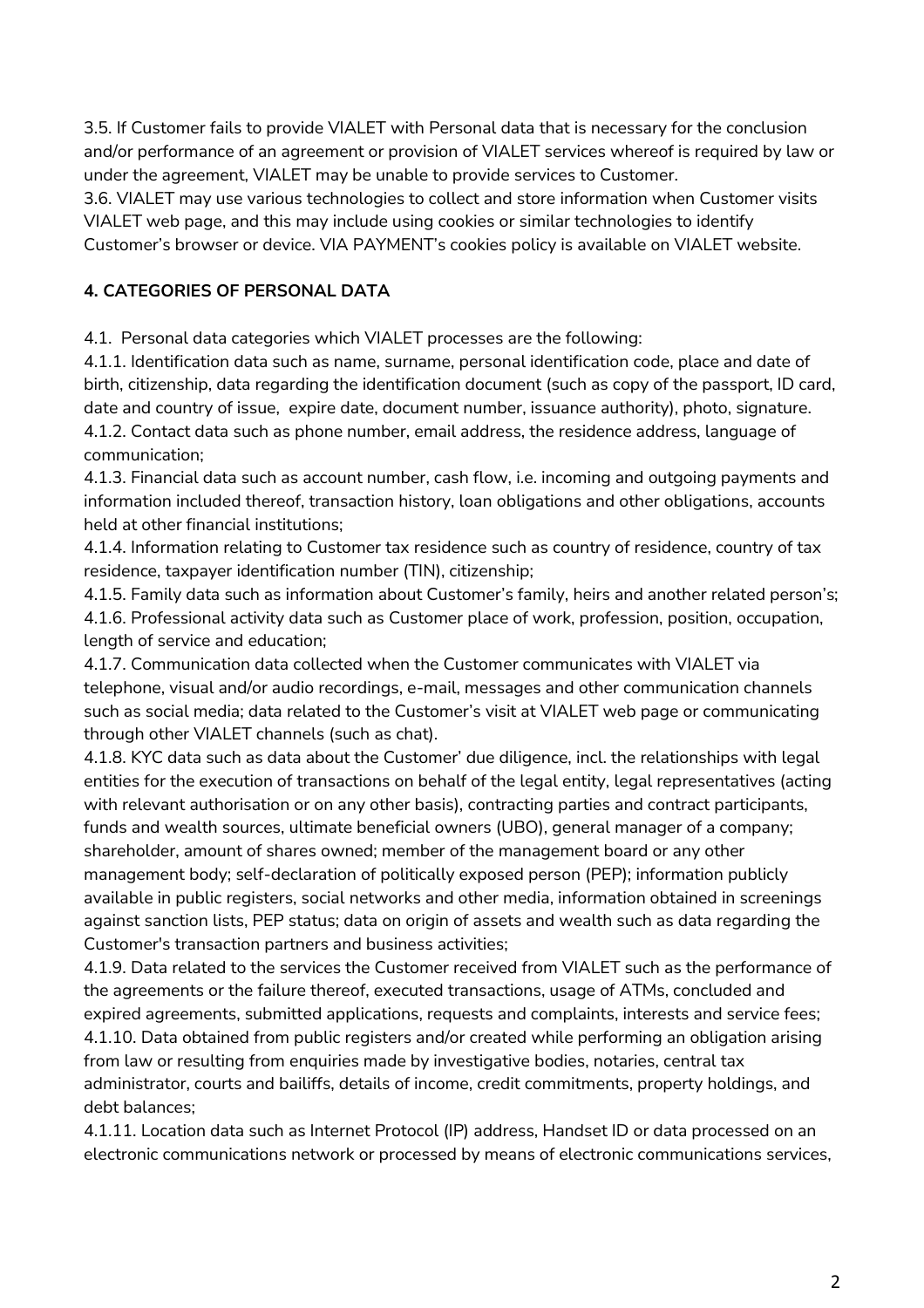indicating the location of the electronic communications terminal equipment, including the location of the terminal equipment (address), connection point address.

#### **5. PURPOSES AND BASIS OF PROCESSING PERSONAL DATA**

5.1. VIALET processes Personal data only for specific and necessary purposes:

5.1.1. To enter into and perform an agreement in order to provide the respective service to the Customer;

5.1.2. For VIALET to perform the legal obligation;

5.1.3. Based on Customer consent to process Personal data for a specific purpose;

5.1.4. To implement the legitimate interests of VIALET or third party in order to provide the service specified in the agreement, ensuring the legitime interest arising from the legal enactments assessing whether the VIALET or third party interests to process Personal data are proportionate to Customer rights to privacy.

5.2. VIALET process Personal data primarily to:

5.2.1. Provide the Customer with our services, for example:

5.2.1.1. To take steps at the request of the Customer prior to entering into an agreement, as well as to conclude, execute and terminate an agreement with VIALET;

5.2.1.2. To execute national and international transactions via credit institutions, settlement and payment systems;

5.2.1.3. For managing Customer relations, providing and administrating access to the services.

5.2.2. For VIALET to perform the legal obligations, for example:

5.2.2.1. To inform the Customer about changes in the Processing of Personal data;

5.2.2.2. To process the requests and complaints received from Customer;

5.2.2.3. To check and verify the Customer's identity and to keep Personal data updated and correct by verifying and enriching data through external and internal registers (KYC);

5.2.2.4. To prevent, discover, investigate and report potential terrorist financing, money laundering and/or other financial crimes;

5.2.2.5. To comply with rules and regulations relating to accounting, responsible lending, tax and lending information exchange and risk management;

5.2.2.6. To carry out credit- and other risk assessments when providing credits and other services, risk hedging and capital requirements for VIALET;

5.2.2.7. To execute the requests of the investigation and other law enforcement agencies, courts, sworn bailiffs and other state institutions and officials specified in laws.

5.2.3. VIALET will in some cases ask for the Customer's consent to process Personal data. The consent will contain information on that specific processing activity. VIALET, for example,

processes Customer's Personal data for direct marketing purpose based on Customer's consent. Consent can always be withdrawn and the Customer will be informed of any consequences of such withdrawal.

5.2.4. For the implementation of the VIALET or third party's legitimate interests, for example: 5.2.4.1. To offer and provide the Customer additional services or services of carefully chosen partners, create personalized offers;

5.2.4.2. To develop, examine and improve VIALET business, the services and the Customer's user experience by performing surveys, analyses, statistics;

5.2.4.3. To organize campaigns for the Customers;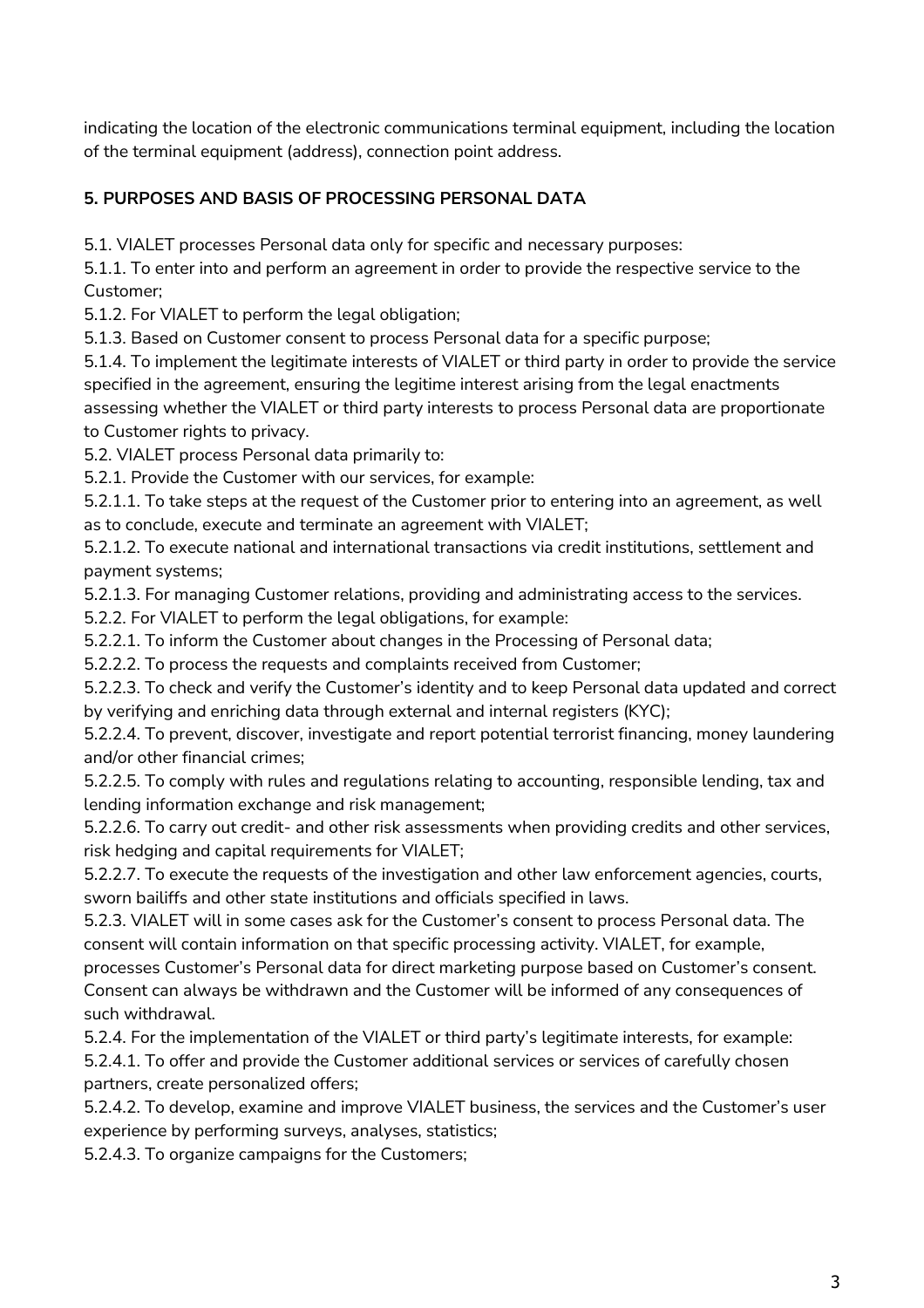5.2.4.4. To protect the interests of the Customer and/or VIALET employees, including security measures;

5.2.4.5. To manage the relationships with the Customer;

5.2.4.6. To prevent, limit and investigate any misuse or unlawful use or disturbance of the services;

5.2.4.7. To ensure adequate provisions of the services, the safety of information within the

services, as well as to improve, develop and maintain applications, technical systems and ITinfrastructure, including testing VIALET's digital environment;

5.2.4.8. To carry out credit- and other risk assessments when providing credit and other services to natural person or legal entity; to manage the relationships;

5.2.4.9. To establish, exercising and defend legal claims.

#### **6. PROVIDERS AND RECIPIENTS OF PERSONAL DATA**

6.1. Personal data is obtained:

6.1.1. when the Customer provides it to VIALET:

6.1.1.1. While applying for and using products and services;

6.1.1.2. While addressing VIALET by mail, email, over the phone, using chats and other communication channels;

6.1.1.3. While providing information relating to payments;

6.1.1.4. While visiting VIALET homepage and using mobile application, i.e. Customer profile and use data, how Customer uses these services, obtaining information from Customer's devices – computer, mobile telephone, with the help of cookies or Internet monitoring software (more detailed information is available in the Cookie Policy).

6.1.2. When third parties provide it to VIALET:

6.1.2.1. Third parties that provide to VIALET information relating to the Customer, conduct market research;

6.1.2.2. VIA SMS group companies;

6.1.2.3. Database maintenance companies, registers;

6.1.2.4. State institutions and law enforcement agencies and officials thereof;

6.1.2.5. Persons in relation to contracts and transactions which these persons intend to conclude or have concluded with VIALET.

6.1.3. When VIALET collects this information from:

6.1.3.1. Other financial institutions;

6.1.3.2. Official and public registers, social media;

6.1.3.3. Legal entities, in respect to its representatives, employees, contractors, founders,

shareholders, participants, owners, etc. of such legal entities.

6.2. Personal data is shared with other recipients (data processors or controllers or joint controllers), such as:

6.2.1. VIA SMS group companies;

6.2.2. Counterparties (processors or separate controllers) related to the provision of the services and which VIALET has thoroughly assessed prior to cooperation;

6.2.3. Other credit and financial institutions, payment service providers, participants of the European and international payment systems and their related parties, insurance service providers and financial service agents, third parties involved in the execution of transactions;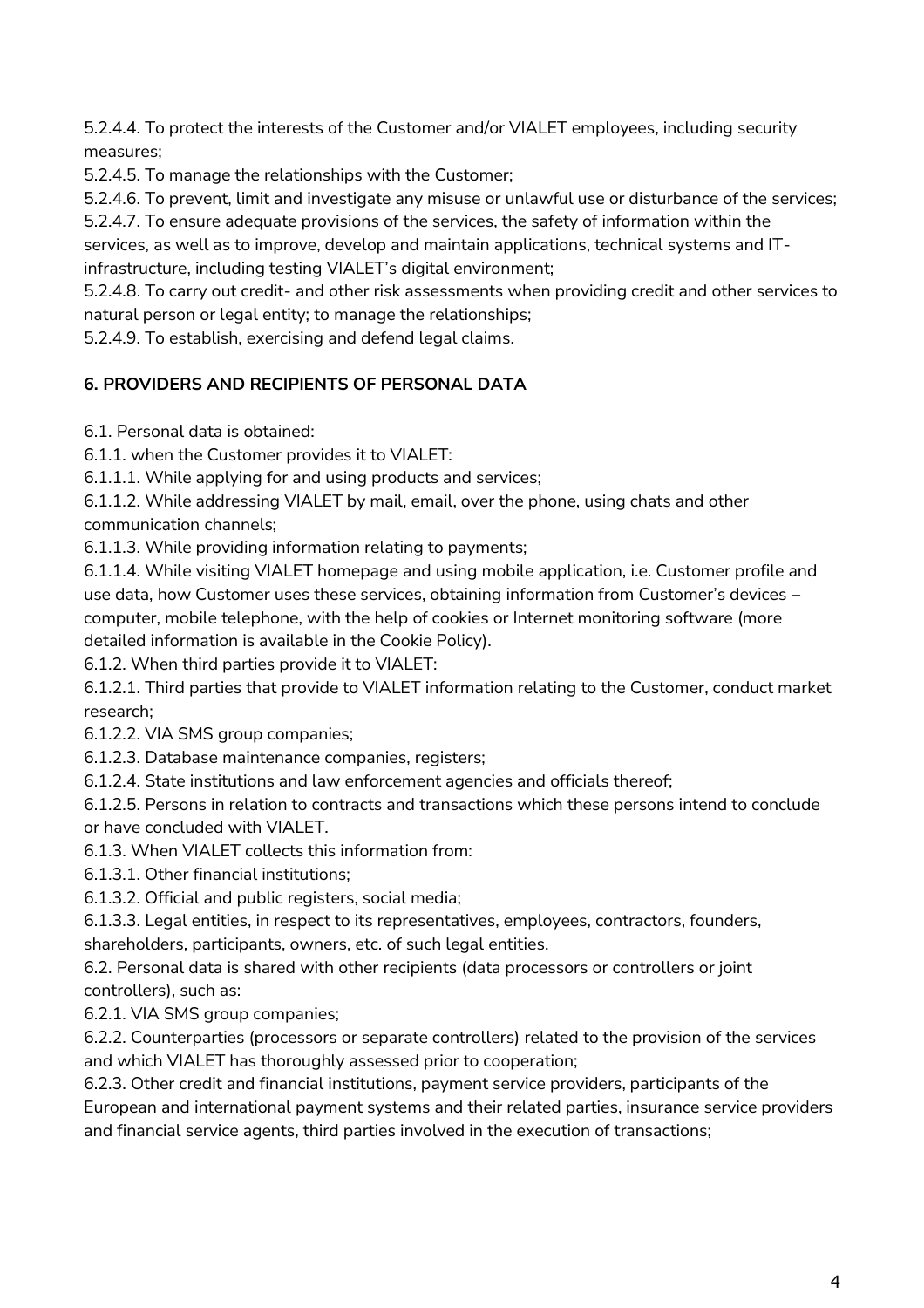6.2.4. Other VIALET customers that details are stored in Customer's phone contact list in case if the Customer accepted VIALET access to Customer's contact list in Customer's mobile phone settings. By accepting contact list sharing with VIALET, the Customer:

- became visible to other VIALET customers who saved him/her as a contact in their phone book;

- allows VIALET to disclose to other customers that the Customer has an account with VIALET and, in case of payment order, - Customer's account number;

- allows VIALET to provide such service as receive and send payments directly to Customer phone contacts without entering their account numbers;

6.2.5. State institutions, authorities and other statutory persons based on written requests or the duties binding upon VIALET stipulated by the legal acts;

6.2.6. Providers of databases and registers, e.g. to credit registers, population registers, commercial registers, securities registers, pension register, controllers who process consolidated debtor files, or other register holding or intermediating Personal data, debt collectors, bailiffs, notaries or insolvency administrators;

6.2.7. VIALET audit firms, financial and legal service providers, translators or any other service providers of VIALET.

# **7. ADVERTISING AND DIRECT MARKETING**

7.1. VIALET's advertising and direct marketing communications (e.g. about VIALET's services and related campaigns) are sent to Customers who have consented to receiving direct marketing and commercial communications from VIALET. Such Customers receive VIALET commercial communications and direct marketing communications via their preferred means of communication. 7.2. The Customer may give his/her consent to the receipt of commercial communications of VIALET by visiting https://vialet.eu/, registering on the website https://ib.vialet.eu or mobile application, as well as by signing service application forms.

7.3. Customer's consent to receive commercial communications is valid until its withdrawal. Customers have the right to object to the processing of their Personal data for direct marketing purposes at any time and free of charge. To exercise this right, the Customer should contact the VIALET or opt out of receiving the advertising and commercial communications using the link provided in the e-mail message or following other instructions as provided in such direct marketing communication.

# **8. PROFILING, PERSONALIZED OFFERING AND AUTOMATED DECISION MAKING**

8.1. Profiling refers to the automatic Processing of Personal data used to assess certain personal characteristics of a Customer, for example, the economic situation, personal preferences, interests, place of residence of such individual. Profiling is, for example, used to make analysis for Customer advice, marketing purposes, system development, for automated decision-making such as credit assessments, for risk management and for transaction monitoring to counter fraud. 8.2. VIALET may make automated decisions for identity check, risk management, anti-money laundering and international sanctions checks, politically exposed persons check, for monitoring the Customer's account and Customer behavior in using VIALET products to detect fraud and financial crime, implement international sanctions. In these cases, manual decision making could be also involved.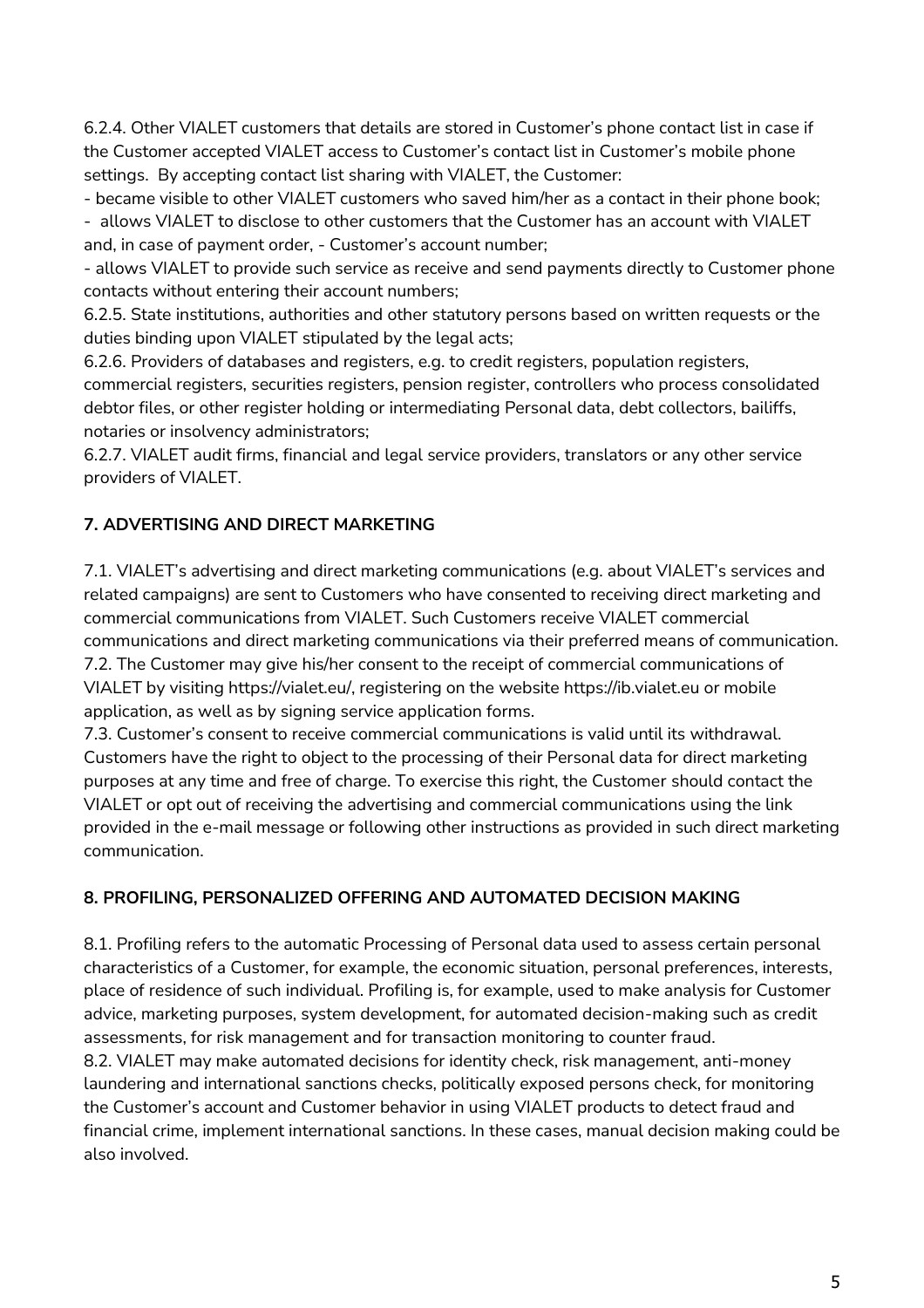8.3. Depending on the product, VIALET may use automated decision in calculating the credit limit or interest rate that VIALET could offer the Customer. VIALET automatically analyses information relating to the Customer, such as loan history, habits that VIALET has identified in connection with the use of its services or information that VIALET is authorised to obtain from third parties. 8.4. VIALET may also collect statistical data regarding the Customer, such as typical behaviour and lifestyle patterns based on demographic household data. Statistical data for creating segments profiles can be collected from external sources and may be combined with VIALET internal data. 8.5. If VIALET makes an automated decision about the Customer that significantly affects him, the Customer can ask VIALET to carry out a manual review of this decision.

#### **9. GEOGRAPHICAL AREA OF PROCESSING**

9.1. As a general rule the Personal data are processed within the European Union/European Economic Area (EU/EEA).

9.2. Given the global nature of financial services and technological solutions and to process Personal data for the purposes specified in the Policy, for the provision of individual services Personal data may be transferred for Processing to the Personal data receivers located outside the European Union and the European Economic Area, for instance, if their services are provided by a counterparty (processor, separate controller, joint controller). Any such international transfer of Personal data is done in compliance with the requirements of the applicable laws. The transfer and processing of Customer data outside of the EU/EEA can take place provided there is a legal basis and appropriate safeguards are in place. Appropriate safeguards include for example:

- The EU Standard Contractual Clauses or other approved clauses, code of conducts, certifications approved in accordance with the GDPR.

- The country outside of the EU/EEA where the recipient is located has adequate level of data protection as decided by the EU Commission.

#### **10. RETENTION PERIOD**

10.1. The period for which VIALET stores Personal data depends on the purposes for which VIALET processes it and under which criteria it assesses Personal data storage periods.

10.2. When determining Personal data storage periods, VIALET assesses:

10.2.1. the need to store Personal data to ensure performance of a valid service agreement; 10.2.2. the need to store Personal data for VIALET to fulfil its legal obligations, for instance, within the 8-year period stipulated in the AML/CTF Law and within the different storage periods specified in other legal acts;

10.2.3. storage of Personal data to safeguard VIA PAYMENTS interests in different claims in case of termination of business relationships with Customer, for instance, 10 years in accordance with the general limitation period for liability.

10.2.4. VIALET legitimate interests or those of a third party that might be offended in the event of erasure of Personal data, for instance, with respect to Customer right to restrict data processing; 10.2.5. the need to store Personal data in order to provide proof of the legitimate Processing of Personal data in the previous period, for instance, Customer Consent to the previous Processing operations;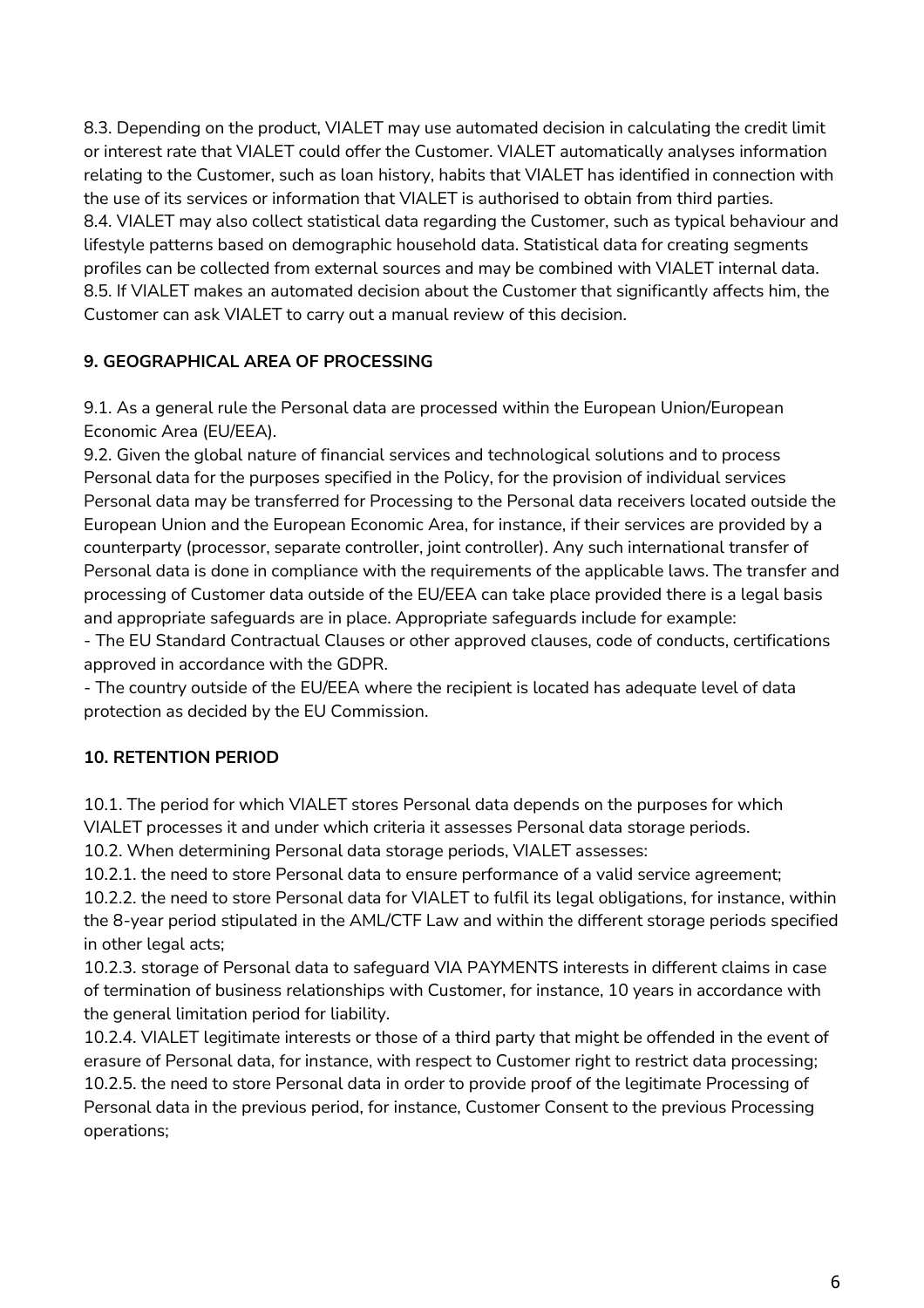10.2.6. if Personal data processing is performed based on the Consent, until the Consent for the respective Personal data Processing purpose is in force given that there is no another basis for the Processing of Customer's Personal data.

10.3. In assessing the Personal data storage periods, VIALET takes into account the purpose of Persona data processing. If VIALET identifies different reasonable periods for storing Personal data, for instance, between the statutory storage period and the timeframe for protecting VIALET interests, this will be a reasonable basis to store Personal data for a longer period.

10.4. If one or more of the specified criteria occur, VIALET will ensure that Customer Personal data is deleted or anonymized.

# **11. CUSTOMER'S RIGHTS AS A DATA SUBJECT**

11.1. A Customer (data subject) has rights regarding his/her data Processing that is classified as Personal data under applicable law. Such rights are in general the following:

11.1.1. Require his/her Personal data to be corrected if it is inadequate, incomplete or incorrect;

11.1.2. Object to Processing of his/her Personal data, if the use of Personal data is based on a legitimate interest, including profiling for direct marketing purposes (such as receiving marketing offers or participating in surveys);

11.1.3. Require the erasure of his/her Personal data, for example, that is being processed based on the consent, if he/she has withdrawn the consent. Such right does not apply if Personal data requested to be erased is being processed also based on other legal grounds such as agreement or obligations based on applicable law;

11.1.4. Restrict the Processing of his/her Personal data under applicable law, e.g. during the time when VIALET assesses whether the Customer is entitled to have his/her data erased;

11.1.5. Receive information if his/her Personal data is being processed by VIALET and if so then to access it;

11.1.6. Receive his/her Personal data that is provided by him/herself and where feasible transmit such data to another service provider (data portability);

11.1.7. Withdraw his/her consent to process his/her Personal data;

11.1.8. Not to be subject to fully automated decision - making, including profiling, if such decision making has legal effects or similarly significantly affects the Customer. This right does not apply if the decision - making is necessary in order to enter into or to perform an agreement with the Customer, if the decision - making is permitted under applicable law or if the Customer has provided his/her explicit consent;

11.1.9. Lodge complaints pertaining to the use of Personal data with the State Data Protection Inspectorate, website address: www.ada.lt, the registered address at A. Juozapaviciaus str. 6, Vilnius, the Republic of Lithuania, phone No.: +370 5 271 2804, fax. +370 5 261 9494, email: ada@ada.lt, if he/she considers that Processing of his/her Personal data infringes his/her rights and interests under applicable law.

11.2. VIALET takes every effort for the implementation of Customer's rights and for answering any and all questions that arise to the Customer regarding the present Policy and matters envisaged in it. Customer may lodge a request regarding the exercise of the above-indicated rights as well as any complaints, notices or requests (hereinafter the 'Request') to Data Protection Officer.

11.3. To prevent money laundering, as a financial institution VIALET must process Personal data about customers and persons, with whom business relations have not been started or have been terminated in compliance with the procedure specified in the Law on the Prevention of Money